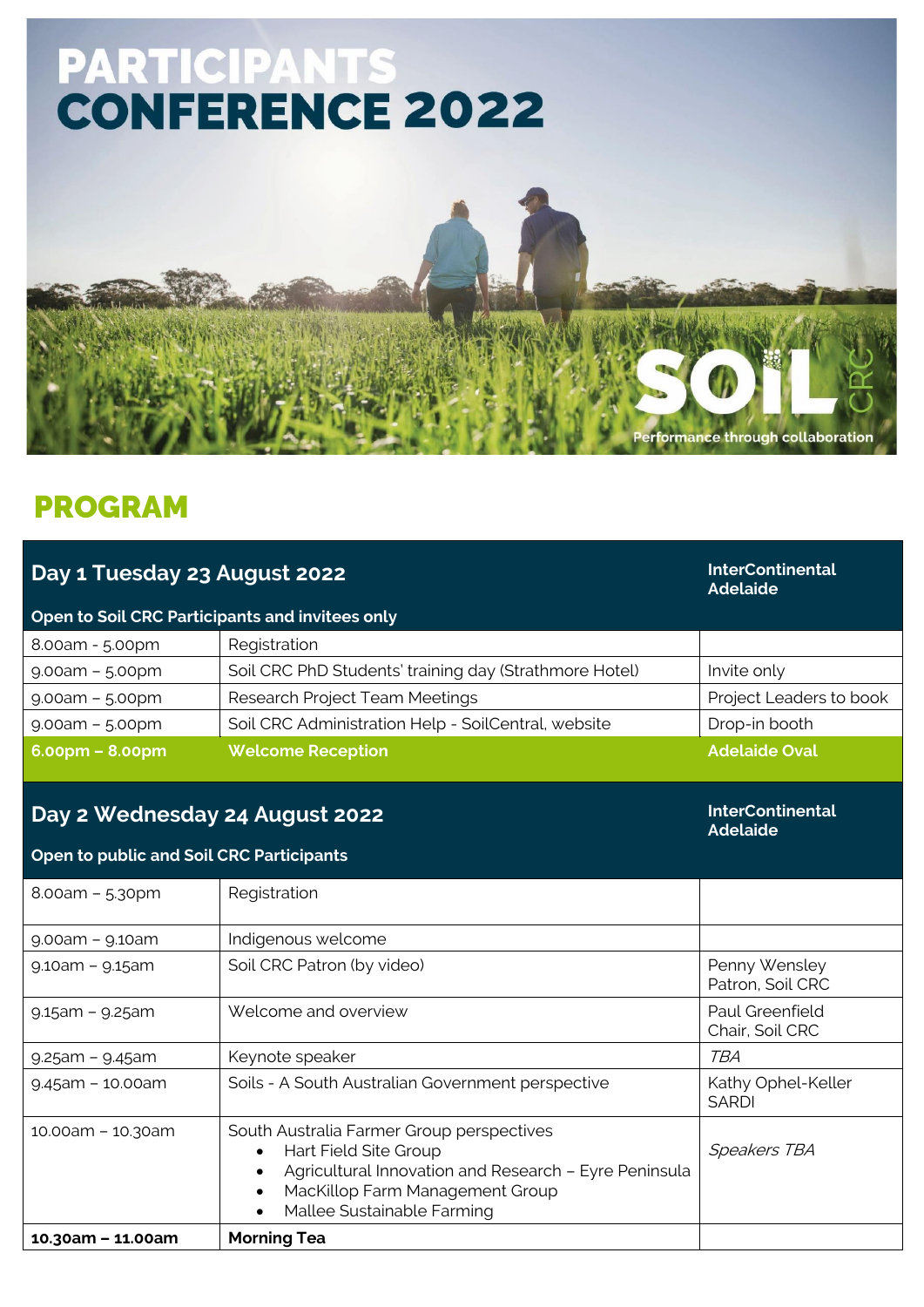|                       | <b>Dinner speaker: Dr Mark Krstic,</b><br><b>Managing Director, Australian Wine Research Institute</b>                                                                                                   |                                                                                   |
|-----------------------|----------------------------------------------------------------------------------------------------------------------------------------------------------------------------------------------------------|-----------------------------------------------------------------------------------|
| 7.00pm - 10.30pm      | <b>Conference Dinner</b><br><b>Soil CRC Participants and invitees only</b>                                                                                                                               | <b>National Wine Centre</b>                                                       |
|                       | Soil CRC farmer group representatives (TBA)                                                                                                                                                              |                                                                                   |
| $4.45$ pm – 5.30pm    | Soil CRC future opportunities panel - Farmer group<br>perspectives                                                                                                                                       |                                                                                   |
| $4.00$ pm - $4.45$ pm | Soil CRC future opportunities panel - Industry perspectives<br>Australian Organics Recycling Association (AORA)<br>South East Water<br>$\bullet$<br>South Australian Grains Industry Trust<br>Others TBA | Peter Wadewitz<br>Aravind Surapaneni<br>Malcolm Buckby                            |
| 3.20pm - 4.00pm       | PhD student presentations<br>(7 x 5 minute presentations)                                                                                                                                                | Cassandra Wardle.<br><b>Student Coordinator</b>                                   |
| $2.50$ pm – 3.20pm    | <b>Afternoon Tea</b>                                                                                                                                                                                     |                                                                                   |
|                       | Regenerative farming systems                                                                                                                                                                             | Gwen Grelet, Landcare<br>Research NZ                                              |
| $2.20$ pm – $2.50$ pm | Program 4: Featured projects<br>Overcoming soil constraints in highly calcareous soils                                                                                                                   | Nigel Wilhelm, SARDI                                                              |
| 2.10pm - 2:20pm       | Program 4 Overview: Integrated soil management solutions                                                                                                                                                 | Lukas Van Zwieten,<br>NSW Department of<br>Primary Industries                     |
|                       | New amendments for sandy soils                                                                                                                                                                           | Department of Primary<br><b>Industries</b><br>Amanda Schapel, SARDI               |
| $1.40$ pm - $2.10$ pm | Program 3. Featured projects<br>New products for subsoil constraints                                                                                                                                     | Ehsan Tavakkoli, NSW                                                              |
| $1.30$ pm - $1.40$ pm | Program 3 Overview: New products for soil fertility and<br>function                                                                                                                                      | Megh Mallavarapu,<br>University of Newcastle                                      |
| 12.40pm - 1.30pm      | Lunch                                                                                                                                                                                                    |                                                                                   |
|                       | Smelling soil - eNose                                                                                                                                                                                    | <b>Federation University</b><br>Shane Powell, University<br>of Tasmania           |
| 12.10pm - 12.40pm     | Program 2. Featured projects<br>Visualising Australasia's Soils                                                                                                                                          | Peter Dahlhaus,                                                                   |
| 12.00pm - 12.10pm     | Program 2 Overview. Soil Performance Metrics                                                                                                                                                             | Richard Doyle,<br>University of Tasmania                                          |
|                       | Consumer interest in rewarding good soil stewardship                                                                                                                                                     | Southern Cross<br>University<br>Mark Morrison, Charles<br><b>Sturt University</b> |
| 11.20am - 11.50pm     | Program 1. Featured projects<br>Surveying farm practices                                                                                                                                                 | Hanabeth Luke,                                                                    |
| 11.10am - 11.20am     | Program 1 Overview: Investing in high performance soils                                                                                                                                                  | Catherine Allan<br><b>Charles Sturt University</b>                                |
| 11.00am - 11.10am     | Year 5 in review                                                                                                                                                                                         | Michael Crawford<br>CEO, Soil CRC                                                 |